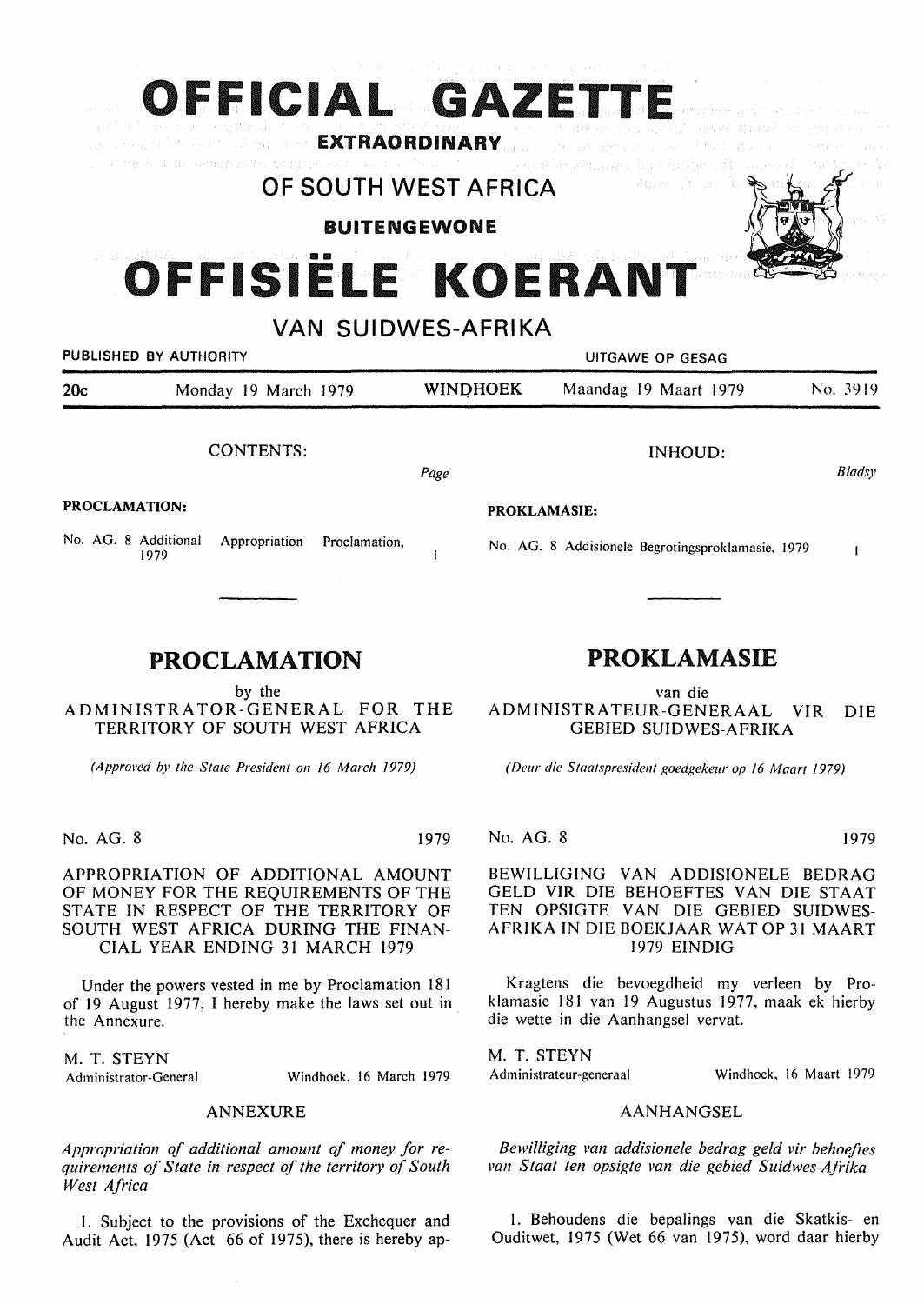propriated for the requirements of the State in,respect of vir die behoeftes van die Staat ten opsigte van die gebied Suidwes-Afrika in die boekjaar wat op 31 Maart the territory of South West Africa during the financial vear ending 31 March 1979, as a charge to the South 1979 eindig, as 'n las teen die Suidwes-Afrikarekening, West Africa Account, the additional amounts of money die addisionele bedrae geld uiteengesit in kolom I van die Bylae bewillig. shown in column 1 of the Schedule. 流合指導部 *Kort lite! Short title*  2. This Proclamation shall be called the Additional 2. Hierdie Proklamasie heet die Addisionele Appropriation Proclamation, 1979. Begrotingsproklamasie, 1979. A XIREA ABWGHIR MAV THROPHON THE CENTRAL 以后的产品的部分数据:  $\label{eq:constr} \hat{\sigma}_\pi(\hat{\alpha}\hat{\sigma}_\pi\hat{\phi}) = \hat{\sigma}_\pi(\hat{\sigma}_\pi\hat{\phi}) = \hat{\sigma}_\pi(\hat{\sigma}_\pi(\hat{\phi})\hat{\phi}) = \hat{\sigma}_\pi(\hat{\sigma}_\pi\hat{\phi}) = \hat{\sigma}_\pi(\hat{\sigma}_\pi\hat{\phi}) = \hat{\sigma}_\pi(\hat{\sigma}_\pi\hat{\phi}) = \hat{\sigma}_\pi(\hat{\sigma}_\pi\hat{\phi})$ , we see that the state loop set of<br>  $\alpha$  is a  $\beta$  -dimensionly approach<br>  $\beta$ an<br>An dari kalendar dan dalam dan berasa dan berasa dan penganjung penganjungan dan pelaku dan dalam dan berasa 这种有限的事件  $\Delta$  and 28834378837 (2) 一般認証状に1回し込む าง "สอง ของถูกเปล่างการเขตแต่กระดังปลูกเป็นสำคัญ" และได้ และ และ และ และ เปิด สาขา เรียกสีสรรษฎร์ และ สอบปรับป 77 iyo qar  $\label{eq:2.1} \begin{split} \mathcal{P} &\in \mathcal{P}(\mathcal{L}_{\mathcal{A}}) \times \mathcal{P}(\mathcal{L}_{\mathcal{A}}) = \mathcal{P}(\mathcal{L}_{\mathcal{A}}) \\ &\leq \mathcal{P}(\mathcal{L}_{\mathcal{A}}) \times \mathcal{P}(\mathcal{L}_{\mathcal{A}}) = \mathcal{P}(\mathcal{L}_{\mathcal{A}}) \times \mathcal{P}(\mathcal{L}_{\mathcal{A}}) \\ &\leq \mathcal{P}(\mathcal{L}_{\mathcal{A}}) \times \mathcal{P}(\mathcal{L}_{\mathcal{A}}) \times \mathcal{$  $\label{eq:2.1} \frac{1}{\sqrt{2}}\left(\frac{1}{\sqrt{2}}\left(\frac{1}{\sqrt{2}}\right)^2\right)=\frac{1}{\sqrt{2}}\left(\frac{1}{\sqrt{2}}\right)^2\left(\frac{1}{\sqrt{2}}\right)^2\left(\frac{1}{\sqrt{2}}\right)^2\left(\frac{1}{\sqrt{2}}\right)^2\left(\frac{1}{\sqrt{2}}\right)^2\left(\frac{1}{\sqrt{2}}\right)^2\left(\frac{1}{\sqrt{2}}\right)^2\left(\frac{1}{\sqrt{2}}\right)^2\left(\frac{1}{\sqrt{2}}\right)^2\left(\frac{1}{\sqrt{2}}\right)^2$ STAMAJNOMS **KOITAMA.IDONS** 5B1 98 出自己 建模 计自动运算时间 计数据技术 经运营管理 化二甲基异丙二甲酰胺 耳塞牙亚氏征 医假生产女性医乳牙球菌 「不見も発行する」と呼ばれませば名人は特徴が残す。 イー・コード (2) 2) 24 亿元的第三组 1000 年度 1200 元/ 2000  $\label{eq:2} \frac{1}{2} \int_{\mathbb{R}^3} \left| \frac{d\mathbf{y}}{d\mathbf{y}} \right|^2 \, d\mathbf{y} \, d\mathbf{y} \, d\mathbf{y} \, d\mathbf{y} \, d\mathbf{y} \, d\mathbf{y} \, d\mathbf{y} \, d\mathbf{y} \, d\mathbf{y} \, d\mathbf{y} \, d\mathbf{y} \, d\mathbf{y} \, d\mathbf{y} \, d\mathbf{y} \, d\mathbf{y} \, d\mathbf{y} \, d\mathbf{y} \, d\mathbf{y} \, d\mathbf{$ S GA 第四天第五月 计八字信道 医托尔因氏征 计不均值字 的现在分词形式 计任务时代 法职业的证书参与权 不是 计打印调查 化乙烯酸盐 医脑室 107 / 2011 林克人的 [ 胜} ( 100) 010年82月 23日 247 台 (网络连续), 有效能不容, 建木材设置 病, 铜红彩, 而才同信。 网络水管 医具有 浮水的发展() 医具身状的 经者的权 自由性的 THE PUBLIC IS DESCRIPTED AND LAST. and spill account is a director and subsistency.<br>Vanalasies doors als to a populate the score (with he curp 181 count tout within bobbs above, put could , or two too scale out colour bound  $\tau=0.01$  . The sequel out if m to the same of the will have sur-Service of St. Story 文得算"是 30岁日, 2012年 Michael State (1982) and State Communications of the page of communication a de la Grigoria Galeria 计划时间 保健的 将果实 2 保存储金 tryntys ar oldu ar ddiwyddiad a'i chan y bobl yn y y y y y gydraid y cannau i centru i gynastau ynthyr ar y sy<br>Ar bobl a ddarfol alen eu ar centru cynnwyddiol o como a mae'i ar centru'r y centru'r y gynastau ar centru'r a and the large completely likely the second completely and the complete the 经国务部门 A NEW STREET FROM THE REPORT OF STREET FOR THE REPORT OF

a territoria e constituir a la población de la computación de la parte de la computación de la computación de<br>La parte de la computación de la computación de la parte de la parte de la parte de la parte de la parte de l